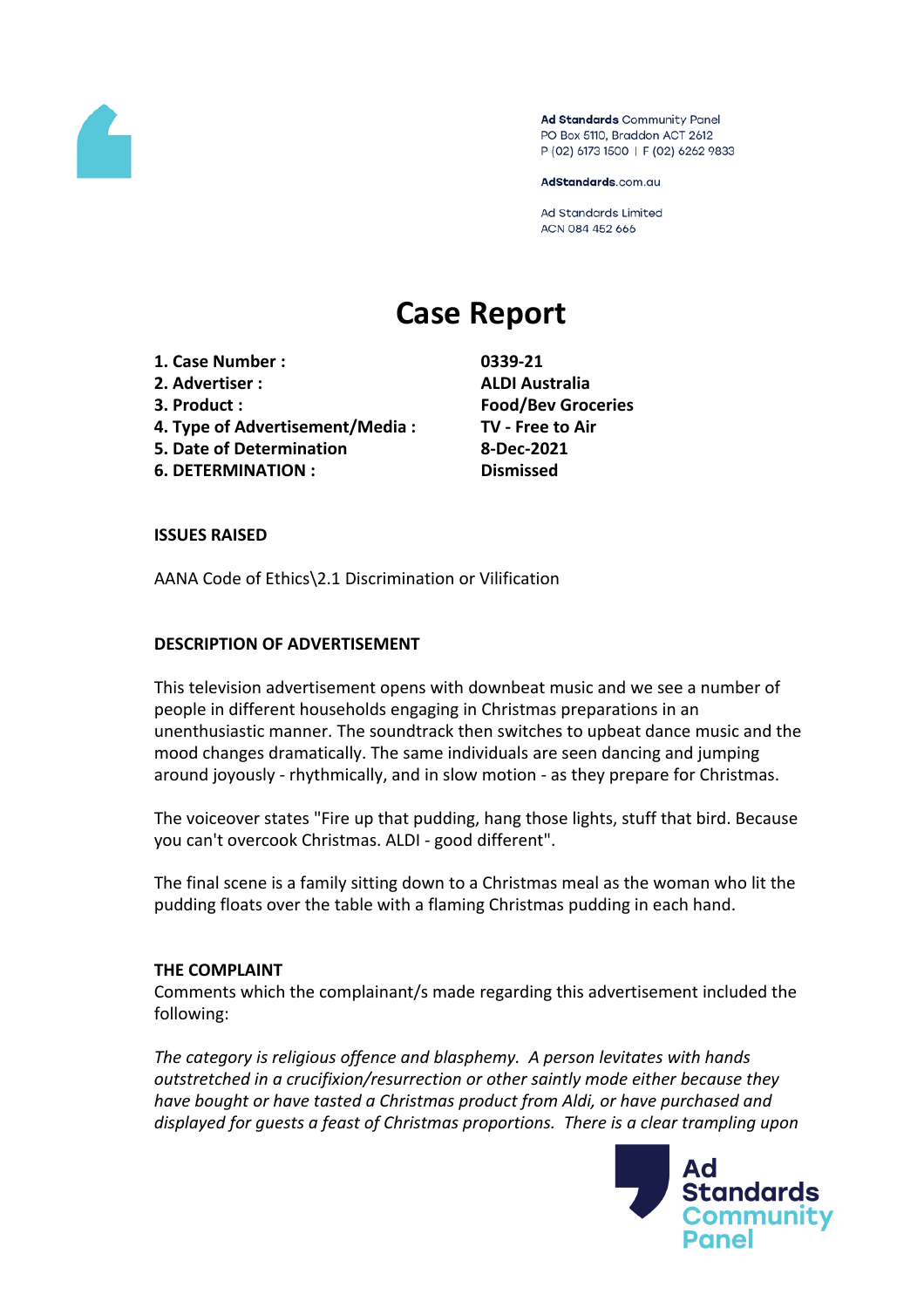

*the sacred in this ad. My son was also similarly offended. What must these people be thinking? Aldi ought not to involve themselves in emulating poses or theologies which they do not represent. They are a supermarket chain not a place of worship. Christians throughout Australia will be offended by this. Many will remain silent. We were but now will not be, purchasing any Christmas food from Aldi because of their careless emulation of the sacred in the Christian life, in order to sell product. I cannot imagine Coles or Woolies doing this. They would not be disrespectful enough to do it, or so I would hope.*

*This Christmas Aldi ad promotes offensive religious content. It depicts numerous rituals guised as Christmas preparation and at the end the mother does a sacrifice stance as she elevates with fire on her hands. People unfamiliar with witchcraft & ritual sacrifice will not understand this ad. I however, find it HIGHLY OFFENSIVE. This is not an appropriate medium to depict and 'play around' with ritual sacrifice. I do not want children viewing this ad.*

*At the conclusion of the TVC ad, a woman appears to rise up from the family dinner table. Arms outstretched in a crucifix position. It looks as if flames are coming from her hands. It looks like a parody of Jesus on the cross. Instead of nails through flesh, the woman has fire from her hands. It looks like a very sick gag at the expense of Christian beliefs.*

*I do think that this image of the woman rising is in extremely poor taste to describe Christmas.*

*This is highly offensive to Christians.*

*I find it likens to the film"The Exorcist"when the main character floats above her bed,as the devil invades her body. I feel at Christmas this advert is very tasteless...*

## **THE ADVERTISER'S RESPONSE**

Comments which the advertiser made in response to the complainant/s regarding this advertisement include the following:

*There are two complaints to which we have been asked to respond.* 

*The first complainant alleges that the ad is blasphemous. It includes the following:*

*"The category is religious offence and blasphemy. A person levitates with hands outstretched in a crucifixion/resurrection or other saintly mode either because they have bought or have tasted a Christmas product from Aldi, or have purchased and displayed for guests a feast of Christmas proportions. There is a clear trampling upon the sacred in this ad. My son was also similarly offended. What must these people be thinking? Aldi ought not to involve themselves in emulating poses or theologies which they do not represent. They are a supermarket chain not a place of worship. Christians*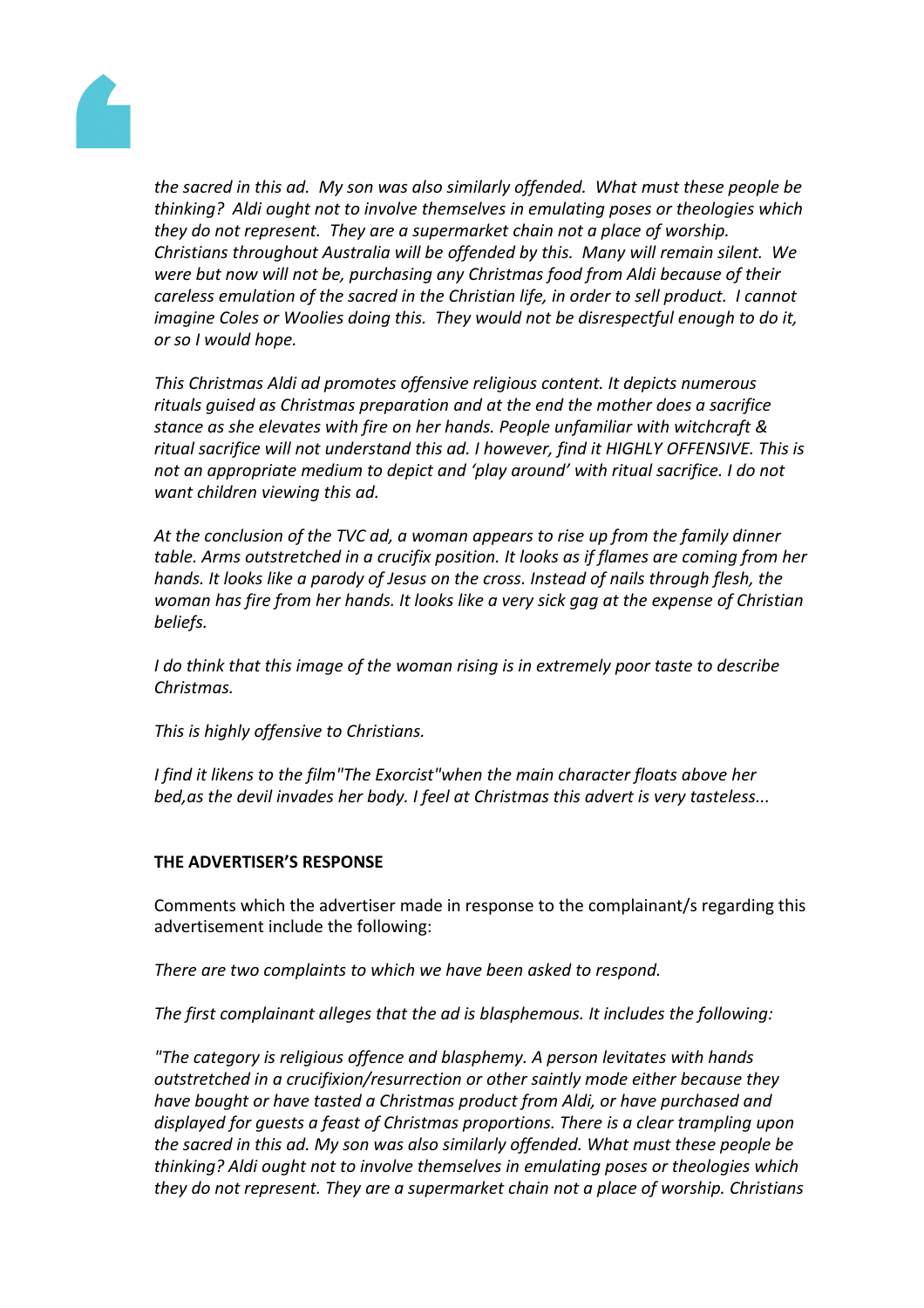

*throughout Australia will be offended by this. Many will remain silent. We were but now will not be, purchasing any Christmas food from Aldi because of their careless emulation of the sacred in the Christian life, in order to sell product. …"*

*The second complaint alleges that the ad "promotes offensive religious content". It includes the following:*

*"[The ad] depicts numerous rituals guised as Christmas preparation and at the end the mother does a sacrifice stance as she elevates with fire on her hands. People unfamiliar with witchcraft & ritual sacrifice will not understand this ad. I however, find it HIGHLY OFFENSIVE. This is not an appropriate medium to depict and 'play around' with ritual sacrifice. I do not want children viewing this ad."*

#### *The relevant provision*

*The relevant provision is section 2.1 of the AANA Code of Ethics (the Code) which provides that "Advertising shall not portray people or depict material in a way which discriminates against or vilifies a person or section of the community on account of race, ethnicity, nationality, gender, age, sexual orientation, religion, disability, mental illness or political belief". (Our emphasis)*

*The Code of Ethics Practice Note makes clear that "vilification", for the purposes of the Code, is defined as " humiliates, intimidates, incites hatred, contempt or ridicule". Such vilification must be on the basis of religion, which is defined as " a belief or non-belief in a faith or system of worship".*

## *ALDI response to the complaint*

*ALDI submits that, applying the "prevailing community standards test", the ad complained of could not reasonably be understood in either of the ways that the complainants suggests.*

*As to the first complaint, there is nothing in the ad which could reasonably be taken to be referencing any "sacred" concept or image, nor "emulating [religious] poses or theologies", let alone in a way that vilifies Christians. The scene in question depicts a woman appearing to float triumphantly - to upbeat dance music - while holding Christmas puddings. It is entirely far-fetched to construe this scene as portraying a woman in "a crucifixion/resurrection or other saintly mode". That would be the case even if the holiday period was related to Easter - but the association between the floating female character and a crucifixion/resurrection just would not occur to reasonable viewers in a Christmas themed advertisement.*

*As to the second complaint, it is, again, far-fetched in the extreme to suggest that the Christmas preparations portrayed in the ad are "rituals guised as Christmas preparations". The ad portrays people engaging in standard Christmas preparations ie making a pudding, stuffing a turkey, putting up Christmas lights and wrapping presents - in a joyous, up-beat way. There is nothing in the ad that could reasonably be*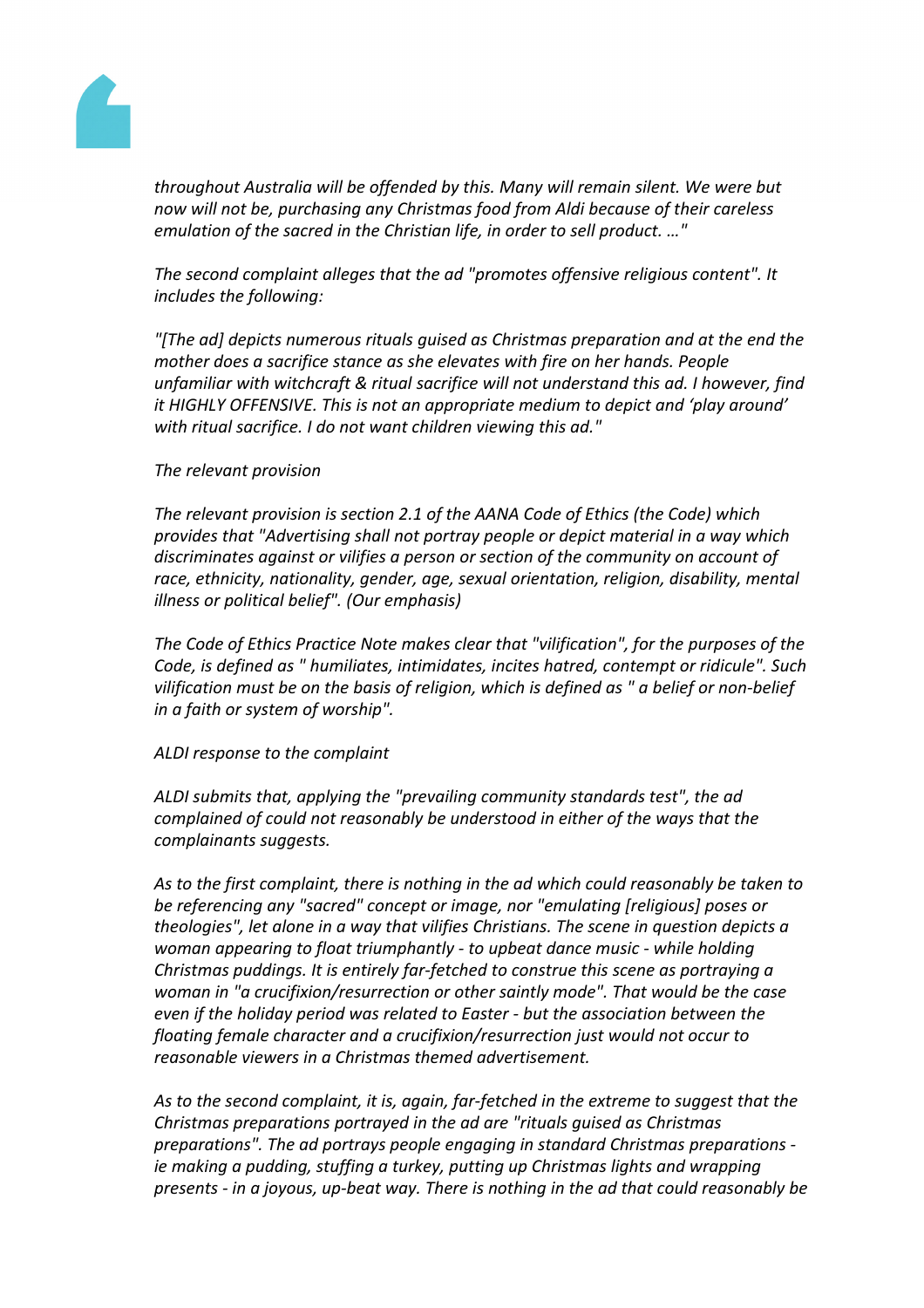

*understood as portraying "witchcraft" or "ritual sacrifice". No reasonable viewer would understand the woman portrayed at the end of this ad as "[doing] a sacrifice stance as she elevates with fire on her hands". Further, while the complainant claims to have been offended by the ad, she does not state any basis for concluding that the content about which she complains has any connection with religion.*

# *Compliance with the Code*

*For the reasons set out above, ALDI respectfully submits that applying prevailing community standards, the advertisement cannot reasonably be understood in the way suggested by the complainant, and is not in breach of section 2.1 of the Code or any other part of section 2 of the Code. We respectfully request that the complaint be dismissed.*

# **THE DETERMINATION**

The Ad Standards Community Panel (the Panel) considered whether this advertisement breaches Section 2 of the AANA Code of Ethics (the Code).

The Panel noted the complainants' concern that the advertisement:

- Is blasphemous in its depiction of a person levitating with arms outstretched in a crucifixion/resurrection pose
- Is making a joke at the expense of Christian beliefs
- Depicts a scene similar to witchcraft, ritual sacrifice, or the Devil which is offensive.

The Panel viewed the advertisement and noted the advertiser's response.

# **Section 2.1: Advertising or Marketing Communication shall not portray people or depict material in a way which discriminates against or vilifies a person or section of the community on account of race, ethnicity, nationality, gender, age, sexual preference, religion, disability, mental illness or political belief.**

The Panel noted the AANA Practice Note which provides guidance on the meaning of: Discrimination - unfair or less favourable treatment Vilification - humiliates, intimidates, incites hatred, contempt or ridicule Religious views - a person's belief or non-belief in a faith or system of worship

# **Does the advertisement portray material in a way which discriminates against or vilifies a person on account of religion?**

The Panel noted that in order to find a breach of Section 2.1 it would need to determine that the advertisement depicted material in a manner that was unfair or less favourable or humiliating or inciting ridicule of a person or section of the community, because of, in this case, their religion.

The Panel considered that although the advertisement features a woman floating with her arms outstretched, it does not refer to crucifixion nor does it identify a particular